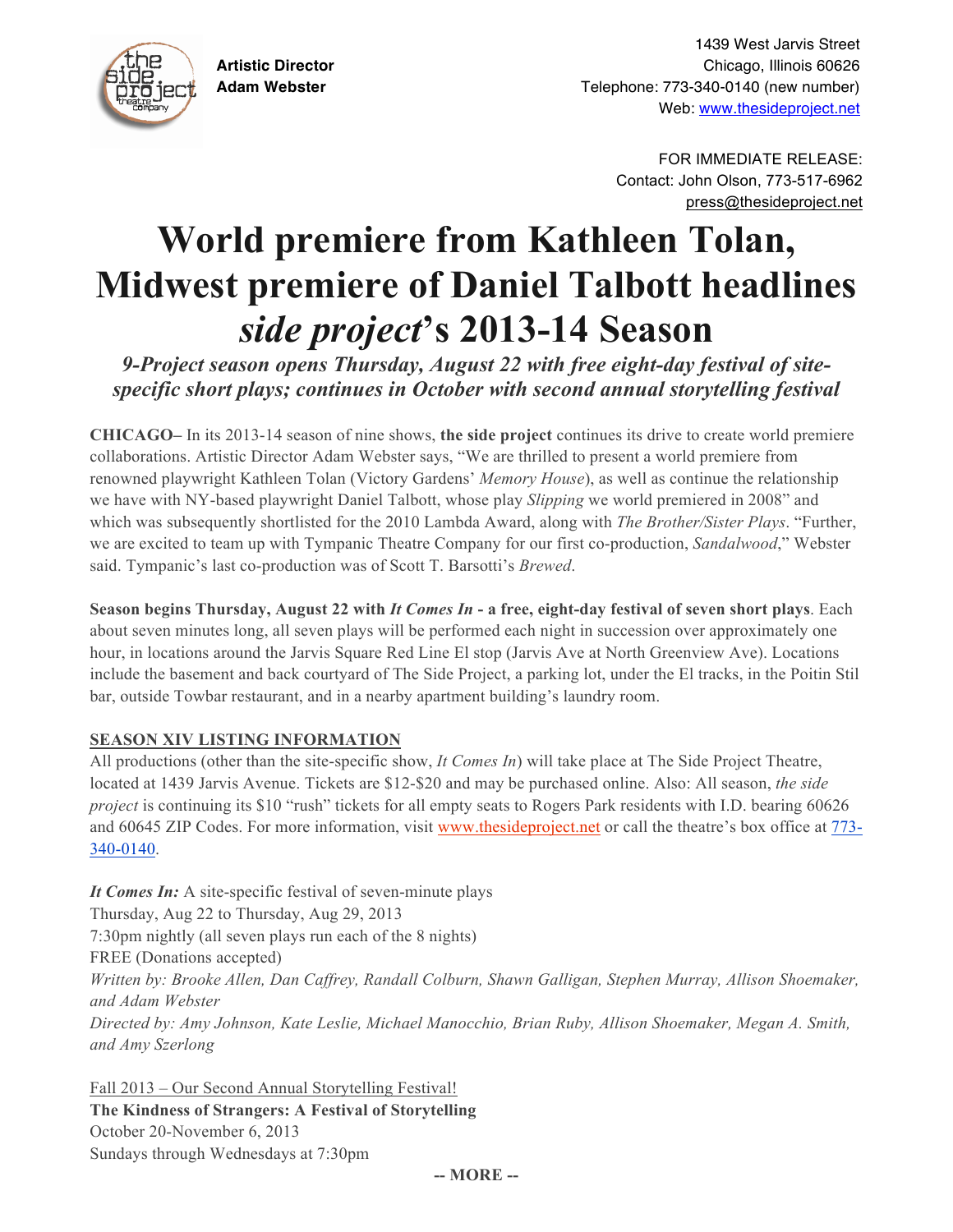

1439 West Jarvis Street Artistic Director Chicago, Illinois 60626

Adam Webster **Telephone: 773-340-0140 (new number)** Channel Telephone: 773-340-0140 (new number) Web: www.thesideproject.net

## **-- ADD ONE –**

*More than 30 storytellers converge in this 3-week festival featuring a mix of first-time and experienced tellers, including week-long headliners Kim Morris, Amy Sumpter & Eric Warner.*

Winter 2014 – An FX Kroetz Double bill!

**Through the Leaves** |Directed by Andy Hager Featuring HB Ward and Laurie Larson January 3-February 2, 2014 *A female butcher and her caustic lover struggle to find a connection in this starkly naturalistic tale.*

**Request Concert** | Directed by Mary Ellen O'Hara

Featuring Meg Elliott January 22-February 2, 2014 *A mundane evening routine silently implodes revealing a life of desperation in this harrowing one-woman show. It's another lonely night … but this one will be different.*

#### Spring 2014 – World premiere co-production with Tympanic Theatre Company

**Sandalwood**, by Dan Caffrey | Directed by Aaron Henrickson March 27-April 20, 2014 *Someone keeps making new ghost towns. And only one man can stop him in this new psycho-Western.*

June 2014: A two-show rep exploring longing, memory, and living

**What to Listen For**, by Kathleen Tolan | Directed by Adam Goldstein

June 1-July 6, 2014

*Cultural history and the challenge of modern music is portrayed through encounters with famous musical figures and renegades, including Arnold Schoenberg, Gustav Mahler, Sigmund Freud and Glenn Gould. "Romantic, wise, winsome, and full of lyrical associations that interlace critical surliness and human tenderness…a beautiful piece of modern language for the stage," (Theatre J, in Washington, DC, which helped develop the piece).*

**Hello Failure**, by Kristen Kosmas | Directed by Adam Webster

June 15-July 10, 2014 *Rebecca isn't going to today's support group meeting. She'd rather spend the day in her bathroom with submarine inventor Horace L. Hunley, despite his having died in 1863. A whimsical, poetic, lyrical look at grieving, connecting, forgiving, forgetting. And then remembering.*

## **August 2014: A two-show rep exploring the nature of intimacy, dependency, and need**

**Mike and Seth**, by Daniel Talbott | Directed by Adam Webster

August 2-31,2014 – Sunday - Wednesday evenings *Childhood friends Mike and Seth share a hotel room the night before Mike's wedding. Unable to sleep, they try to make sense of themselves, each other, and the future. What do you say before everything changes?*

**Miles Away**, by Christine Whitley | Directed by Scott Weinstein August 6-31 2014 – Sunday - Wednesday evenings

**-- MORE --**